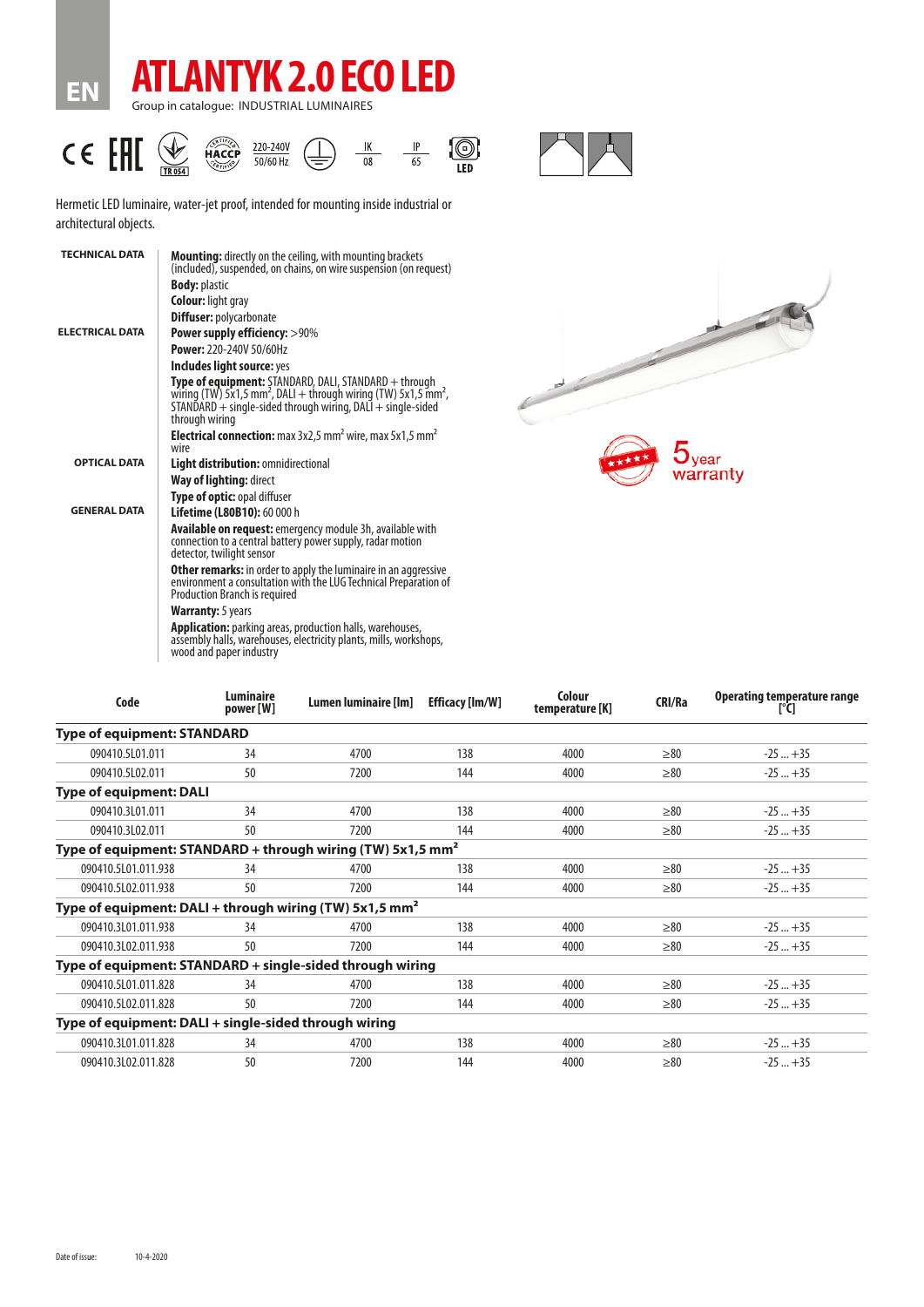## **ATLANTYK 2.0 ECO LED** Group in catalogue: INDUSTRIAL LUMINAIRES

| Code                                                                    | Dimensions [mm]<br>I W H | <b>Mounting</b><br>dimensions [mm]<br>D | Pallet<br>quantity | Net weight<br>[kg] |  |  |  |  |  |
|-------------------------------------------------------------------------|--------------------------|-----------------------------------------|--------------------|--------------------|--|--|--|--|--|
| <b>Type of equipment: STANDARD</b>                                      |                          |                                         |                    |                    |  |  |  |  |  |
| 090410.5L01.011                                                         | 1245 100 90              | 766                                     | 105                | 1.7                |  |  |  |  |  |
| 090410.5L02.011                                                         | 1245 100 90              | 766                                     | 105                | 1.7                |  |  |  |  |  |
| <b>Type of equipment: DALI</b>                                          |                          |                                         |                    |                    |  |  |  |  |  |
| 090410.3L01.011                                                         | 1245 100 90              | 766                                     | 105                | 1.7                |  |  |  |  |  |
| 090410.3L02.011                                                         | 1245 100 90              | 766                                     | 105                | 1.7                |  |  |  |  |  |
| Type of equipment: STANDARD + through wiring (TW) 5x1,5 mm <sup>2</sup> |                          |                                         |                    |                    |  |  |  |  |  |
| 090410.5101.011.938                                                     | 1245 100 90              | 766                                     | 105                | 1.7                |  |  |  |  |  |
| 090410.5L02.011.938                                                     | 1245 100 90              | 766                                     | 105                | 1.7                |  |  |  |  |  |
| Type of equipment: DALI + through wiring (TW) 5x1,5 mm <sup>2</sup>     |                          |                                         |                    |                    |  |  |  |  |  |
| 090410.3101.011.938                                                     | 1245 100 90              | 766                                     | 105                | 1.7                |  |  |  |  |  |
| 090410.3L02.011.938                                                     | 1245 100 90              | 766                                     | 105                | 1.7                |  |  |  |  |  |
| Type of equipment: STANDARD + single-sided through wiring               |                          |                                         |                    |                    |  |  |  |  |  |
| 090410.5101.011.828                                                     | 1245 100 90              | 766                                     | 105                | 1.7                |  |  |  |  |  |
| 090410.5L02.011.828                                                     | 1245 100 90              | 766                                     | 105                | 1.7                |  |  |  |  |  |
| Type of equipment: DALI + single-sided through wiring                   |                          |                                         |                    |                    |  |  |  |  |  |
| 090410.3L01.011.828                                                     | 1245 100 90              | 766                                     | 105                | 1.7                |  |  |  |  |  |
| 090410.3L02.011.828                                                     | 1245 100 90              | 766                                     | 105                | 1.7                |  |  |  |  |  |



## **ACCESSORIES**

**EN**



□150020.00999 ATLANTYK 2.0 ECO LED choke 150060.00987 Gripper (1 pcs.)



## **LIGHT BEAM CURVES**



## **WAY OF LIGHTING**

090410.5L01.011 090410.3L01.011